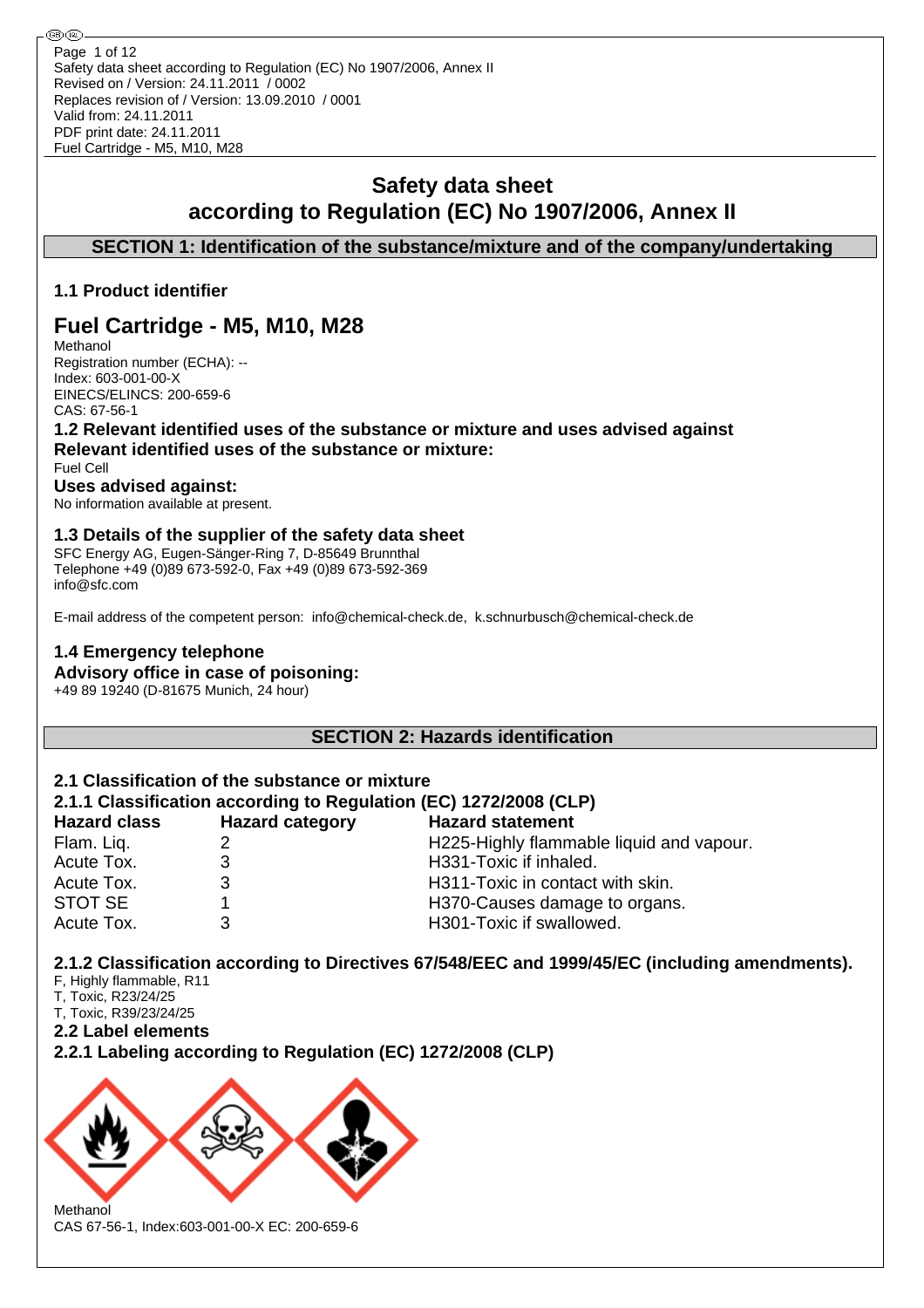Safety data sheet according to Regulation (EC) No 1907/2006, Annex II Revised on / Version: 24.11.2011 / 0002 Replaces revision of / Version: 13.09.2010 / 0001 Valid from: 24.11.2011 PDF print date: 24.11.2011 Fuel Cartridge - M5, M10, M28

#### Danger

#### **Hazard statement**

H225-Highly flammable liquid and vapour. H331-Toxic if inhaled. H311-Toxic in contact with skin. H370-Causes damage to organs. H301-Toxic if swallowed.

P101-If medical advice is needed, have product container or label at hand. P102-Keep out of reach of children. P103-Read label before use.

#### **Prevention**

P210-Keep away from heat/sparks/open flames/hot surfaces. - No smoking. P241-Use explosion-proof electrical/ventilating/lighting/material-handling equipment. P243-Take precautionary measures against static discharge. P260-Do not breathe vapour.

#### **Response**

P307+P311-IF exposed: Call a POISON CENTER or doctor/physician.

**Storage** P403+P235-Store in a well-ventilated place. Keep cool. P405-Store locked up.

**Disposal**

P501-Dispose of contents and container in accordance with all local, regional, national and international regulations.

### **2.3 Other hazards**

No vPvB substance No PBT substance

# **SECTION 3: Composition/information on ingredients**

#### **3.1 Substance**

| <b>Methanol</b>                                          | Substance for which an EU exposure limit value applies. |
|----------------------------------------------------------|---------------------------------------------------------|
| <b>Registration number (ECHA)</b>                        | --                                                      |
| <b>Index</b>                                             | 603-001-00-X                                            |
| <b>EINECS, ELINCS</b>                                    | 200-659-6                                               |
| <b>CAS</b>                                               | CAS 67-56-1                                             |
| content %                                                |                                                         |
| Symbol                                                   | F/T                                                     |
| R-phrases                                                | 11-23/24/25-39/23/24/25                                 |
| <b>Classification categories / Indications of danger</b> | Highly flammable, Toxic                                 |
| Hazard class/Hazard category                             | <b>Hazard statement</b>                                 |
| Flam. Lig./2                                             | H <sub>225</sub>                                        |
| Acute Tox./3                                             | H <sub>331</sub>                                        |
| Acute Tox./3                                             | H <sub>311</sub>                                        |
| Acute Tox./3                                             | H <sub>301</sub>                                        |
| STOT SE/1                                                | H <sub>370</sub>                                        |

#### **3.2 Mixture**

n.a.

For the text of the R-phrases / H-phrases and classification codes (GHS/CLP), see Section 16.

# **SECTION 4: First aid measures**

#### **4.1 Description of first aid measures**

Medical supervision necessary due to possibility of delayed reaction. Assure the safety of the rescuer. Never pour anything into the mouth of an unconscious person! **Inhalation** Remove person from danger area. Supply person with fresh air. Call doctor immediately. If the person is unconscious, place in a stable side position and consult a doctor.

Keep Data Sheet available. The following may occur: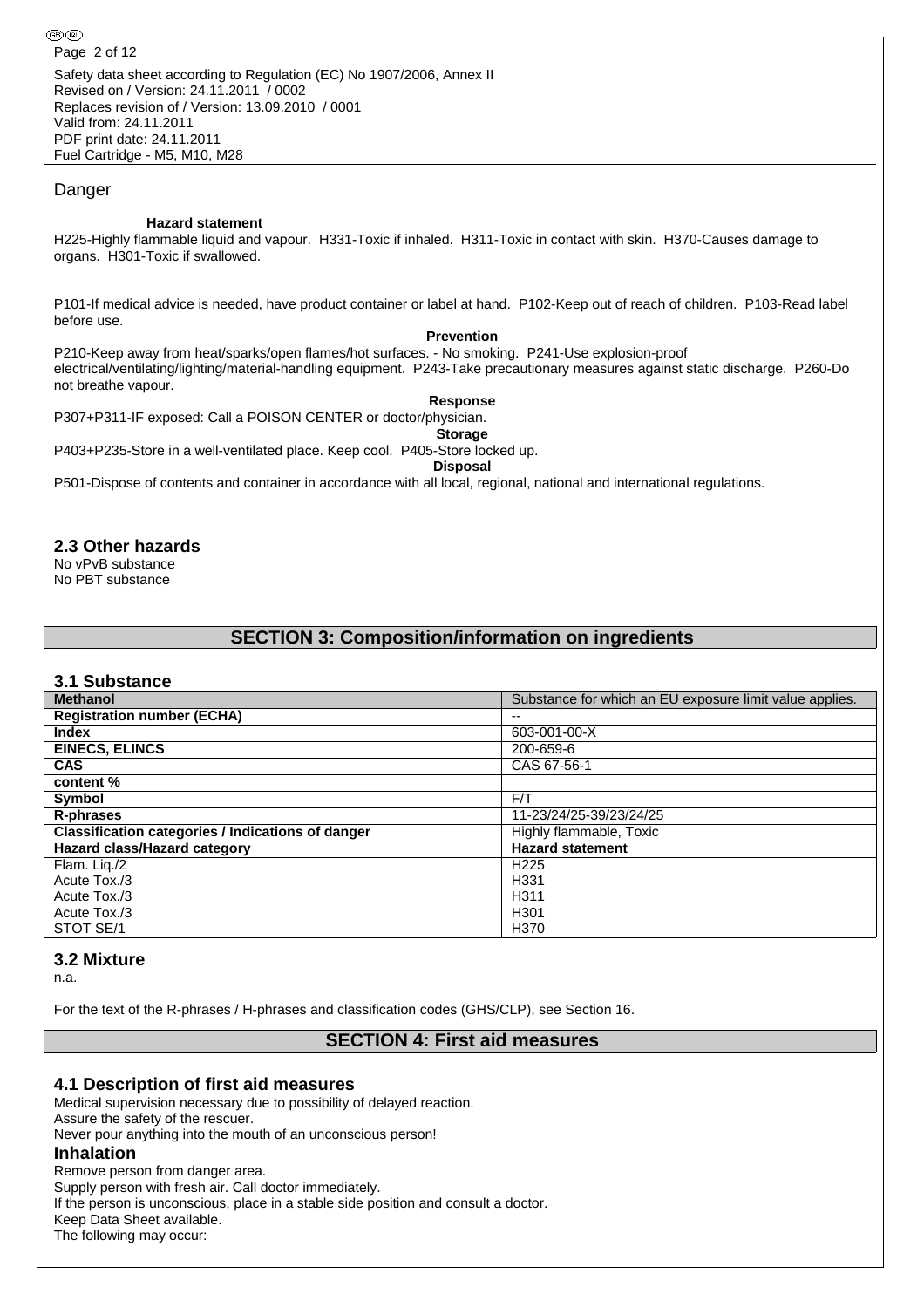Safety data sheet according to Regulation (EC) No 1907/2006, Annex II Revised on / Version: 24.11.2011 / 0002 Replaces revision of / Version: 13.09.2010 / 0001 Valid from: 24.11.2011 PDF print date: 24.11.2011 Fuel Cartridge - M5, M10, M28 Page 3 of 12

Coordination disorders Dizziness

Headaches

#### **Skin contact**

Remove polluted, soaked clothing immediately, wash thoroughly with plenty of water and soap. Call a doctor immediately, keep datasheet at hand

The following may occur:

Product removes fat. Repeated exposure may cause skin dryness or cracking.

Skin resorption

# **Eye contact**

Wash thoroughly for several minutes using copious water - call doctor immediately, have Data Sheet available.

#### **Ingestion**

Rinse the mouth thoroughly with water. Give copious water to drink - consult doctor immediately. Induce vomiting. Allow drinking approx. 100 ml approx. 40% ethanol in esculent. Keep Data Sheet available. The following may occur: After resorption: Nausea Vomiting Headaches Dizziness Danger of blindness Acidosis Drop in blood pressure Cramps Narcotic effect. Coma Liver and kidney damage

Disturbed heart rhythm

#### **4.2 Most important symptoms and effects, both acute and delayed**

If applicable delayed symptoms and effects can be found in section 11 and the absorption route in section 4.1. **4.3 Indication of any immediate medical attention and special treatment needed**

n.c.

# **SECTION 5: Firefighting measures**

# **5.1 Extinguishing media**

# **Suitable extinguishing media**

CO2 Alcohol resistant foam Cool container at risk with water.

#### **Unsuitable extinguishing media**

High volume water jet

### **5.2 Special hazards arising from the substance or mixture**

In case of fire the following can develop: Oxides of carbon Toxic pyrolysis products. Explosive vapour/air mixture Dangerous vapours heavier than air. In case of spreading near the ground, flashback to distance sources of ignition is possible. **5.3 Advice for firefighters** Protective respirator with independent air supply. Full protection

Dispose of contaminated extinction water according to official regulations. In case of fire and/or explosion do not breathe fumes.

# **SECTION 6: Accidental release measures**

**6.1 Personal precautions, protective equipment and emergency procedures** Ensure sufficient ventilation.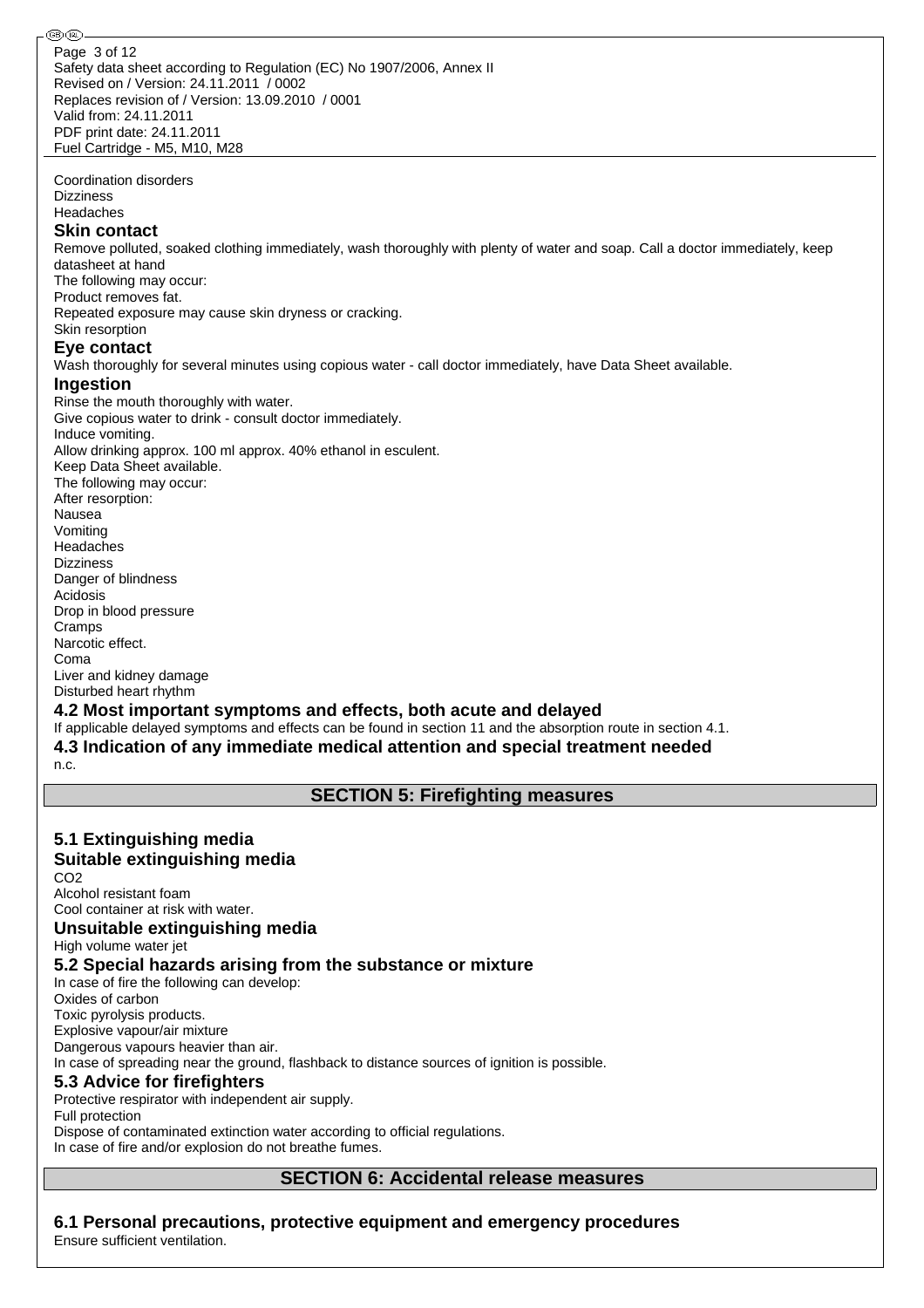Safety data sheet according to Regulation (EC) No 1907/2006, Annex II Revised on / Version: 24.11.2011 / 0002 Replaces revision of / Version: 13.09.2010 / 0001 Valid from: 24.11.2011 PDF print date: 24.11.2011 Fuel Cartridge - M5, M10, M28 Page 4 of 12

Avoid inhalation, and contact with eyes or skin. Remove possible causes of ignition - do not smoke. Take measures against electrostatic charging, if appropriate. If applicable, caution - risk of slipping

### **6.2 Environmental precautions**

If leakage occurs, dam up.

Prevent surface and ground-water infiltration, as well as ground penetration.

Prevent from entering drainage system.

If accidental entry into drainage system occurs, inform responsible authorities.

Danger of explosion

#### **6.3 Methods and material for containment and cleaning up**

Soak up with absorbent material (e.g. universal binding agent, sand, diatomaceous earth) and dispose of according to Section 13. Use no flammable substances.

Flush residue using copious water.

Fill the absorbed material into lockable containers.

#### **6.4 Reference to other sections**

For personal protective equipment see Section 8 and for disposal instructions see Section 13.

**SECTION 7: Handling and storage**

In addition to information given in this section, relevant information can also be found in section 8 and 6.1.

#### **7.1 Precautions for safe handling**

Ensure good ventilation.

If applicable, suction measures at the workstation or on the processing machine necessary.

Avoid inhalation of the vapours.

Avoid contact with eyes or skin.

Keep away from sources of ignition - Do not smoke.

Take precautions against electrostatic charges.

Take explosion-prevention measures if applicable.

Use explosion-proof equipment.

Earth devices.

Do not use on hot surfaces.

Also seal emptied tanks and tanks in the process after they have been used.

Eating, drinking, smoking, as well as food-storage, is prohibited in work-room.

Observe directions on label and instructions for use.

Use working methods according to operating instructions.

General hygiene measures for the handling of chemicals are applicable.

Wash hands before breaks and at end of work.

Keep away from food, drink and animal feedingstuffs.

Remove contaminated clothing and protective equipment before entering areas in which food is consumed.

# **7.2 Conditions for safe storage, including any incompatibilities**

Keep out of access to unauthorised individuals.

Store product closed and only in original packing.

Not to be stored in gangways or stair wells.

Solvent resistant floor

Do not store with flammable or self-igniting materials.

Do not store with oxidizing agents.

Unsuitable material:

Various plastics Magnesium

Zinc alloys

Protect against moisture and store closed.

Store in a well ventilated place.

Protect from direct sunlight and warming.

Observe special storage conditions (in Germany, e.g., in accordance with the regulations in the "Betriebssicherheitsverordnung"). Keep locked away.

Store cool

#### **7.3 Specific end use(s)**

No information available at present.

# **SECTION 8: Exposure controls/personal protection**

#### **8.1 Control parameters**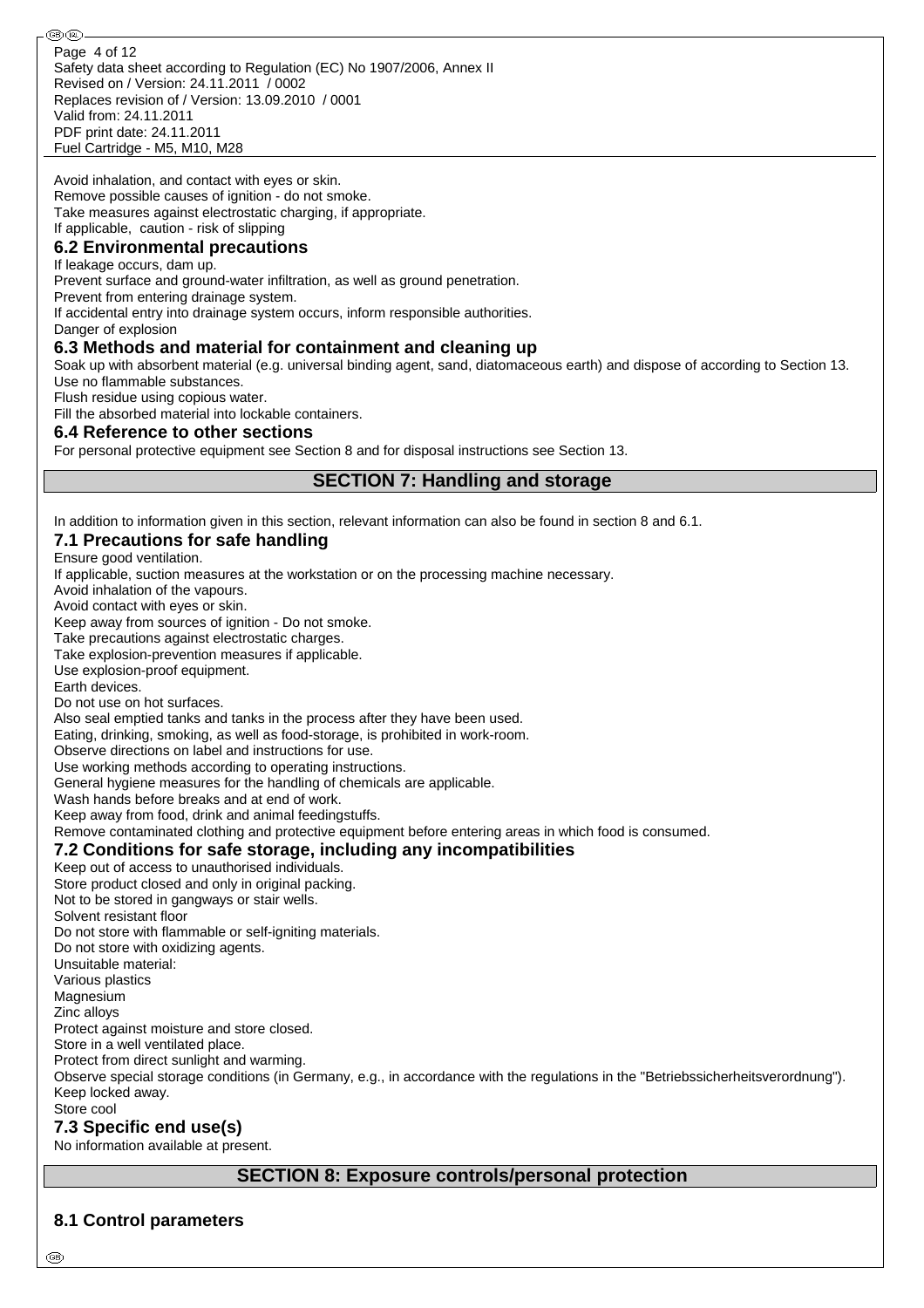Safety data sheet according to Regulation (EC) No 1907/2006, Annex II Revised on / Version: 24.11.2011 / 0002 Replaces revision of / Version: 13.09.2010 / 0001 Valid from: 24.11.2011 PDF print date: 24.11.2011 Fuel Cartridge - M5, M10, M28 Page 5 of 12

⊛®

| <b>Chemical Name</b>                    | Methanol |                                    |                                 |              | Content %: |
|-----------------------------------------|----------|------------------------------------|---------------------------------|--------------|------------|
| WEL-TWA: 200 ppm (266 mg/m3) (WEL), 200 |          | WEL-STEL: 250 ppm (333 mg/m3 (WEL) |                                 | $--$         |            |
| ppm (260 mg/m3) (EC)                    |          |                                    |                                 |              |            |
| BMGV:<br>$-$                            |          |                                    | Other information: Sk (WEL, EC) |              |            |
| <b>Chemical Name</b><br>QRD.            | Methanol |                                    |                                 |              | Content %: |
| WEL-TWA: 200 ppm (266 mg/m3) (WEL), 200 |          | WEL-STEL: 250 ppm (333 mg/m3 (WEL) |                                 | $---$        |            |
| ppm (260 mg/m3) (EC)                    |          |                                    |                                 |              |            |
| BMGV:<br>$- - -$                        |          |                                    | Other information:              | Sk (WEL, EC) |            |

 WEL-TWA = Workplace Exposure Limit - Long-term exposure limit (8-hour TWA (= time weighted average) reference period) EH40. AGW = "Arbeitsplatzgrenzwert" (workplace limit value, Germany). | WEL-STEL = Workplace Exposure Limit - Short-term exposure limit (15-minute reference period). | BMGV = Biological monitoring guidance value EH40. BGW = "Biologischer Grenzwert" (biological limit value, Germany) | Other information: Sen = Capable of causing occupational asthma. Sk = Can be absorbed through skin. Carc = Capable of causing cancer and/or heritable genetic damage.

\*\* = The exposure limit for this substance is repealed through the TRGS 900 (Germany) of January 2006 with the goal of revision.

 OELV-8h = Occupational Exposure Limit Value (8-hour reference period) | OELV-15min = Occupational Exposure Limit Value (15-minute reference period) | BLV = Biological limit value | Other information: C1, C2 = carcinogenic substance, Cat. 1 or 2. Mut 1, 2  $=$  mutagenic substance, Cat. 1 or 2. Repro 1, 2 = Substances known to be toxic for reproduction, Cat. 1 or 2. Sk = can be absorbed through skin. Asphyx = asphyxiant. Sen = Respiratory sensitizer.

\*\* = The exposure limit for this substance is repealed through the TRGS 900 (Germany) of January 2006 with the goal of revision.

| <b>Methanol</b> |                       |                                 |                                          |       |                    |             |  |
|-----------------|-----------------------|---------------------------------|------------------------------------------|-------|--------------------|-------------|--|
| Use-            | <b>Exposure-Route</b> | <b>Exposure-Pattern</b>         | <b>Descriptor</b>                        | Value | <b>Unit</b>        | <b>Note</b> |  |
| Area<br>Worker  | Human - dermal        | Short term, systemic            | DNEL (Derived No Effect                  | 40    | mg/kg              |             |  |
|                 |                       | effects                         | Level)                                   |       | body               |             |  |
|                 |                       |                                 |                                          |       | weight/day         |             |  |
| Worker          | Human - inhalation    | Short term, systemic<br>effects | DNEL (Derived No Effect<br>Level)        | 260   | mg/m3              |             |  |
| Worker          | Human - inhalation    | Short term, local               | <b>DNEL</b> (Derived No Effect           | 260   | mg/m3              |             |  |
|                 |                       | effects                         | Level)                                   |       |                    |             |  |
| Worker          | Human - dermal        | Long term, systemic             | <b>DNEL</b> (Derived No Effect           | 40    | mg/kg              |             |  |
|                 |                       | effects                         | Level)                                   |       | body               |             |  |
|                 |                       |                                 |                                          |       | weight/day         |             |  |
| Worker          | Human - inhalation    | Long term, systemic<br>effects  | DNEL (Derived No Effect<br>Level)        | 260   | mg/m3              |             |  |
| Worker          | Human - inhalation    | Long term, local<br>effects     | <b>DNEL</b> (Derived No Effect<br>Level) | 260   | mg/m3              |             |  |
| Consu           | Human - dermal        | Short term, systemic            | <b>DNEL</b> (Derived No Effect           | 8     | mg/kg              |             |  |
| mer             |                       | effects                         | Level)                                   |       | body               |             |  |
|                 |                       |                                 |                                          |       | weight/day         |             |  |
| Consu<br>mer    | Human - inhalation    | Short term, systemic<br>effects | <b>DNEL (Derived No Effect</b><br>Level) | 50    | mg/m3              |             |  |
| Consu           | Human - oral          | Short term, systemic            | <b>DNEL</b> (Derived No Effect           | 8     | mg/kg              |             |  |
| mer             |                       | effects                         | Level)                                   |       | body               |             |  |
|                 |                       |                                 |                                          |       | weight/day         |             |  |
| Consu<br>mer    | Human - inhalation    | Short term, local<br>effects    | DNEL (Derived No Effect<br>Level)        | 50    | mg/m3              |             |  |
| Consu           | Human - dermal        | Long term, systemic             | DNEL (Derived No Effect                  | 8     | mg/kg              |             |  |
| mer             |                       | effects                         | Level)                                   |       | body               |             |  |
|                 |                       |                                 |                                          |       | weight/day         |             |  |
| Consu           | Human - inhalation    | Long term, systemic             | DNEL (Derived No Effect                  | 50    | mg/m3              |             |  |
| mer             |                       | effects                         | Level)                                   |       |                    |             |  |
| Consu           | Human - oral          | Long term, systemic             | <b>DNEL</b> (Derived No Effect           | 8     | mg/kg              |             |  |
| mer             |                       | effects                         | Level)                                   |       | body               |             |  |
| Consu           | Human - inhalation    |                                 | <b>DNEL (Derived No Effect</b>           | 50    | weight/day         |             |  |
| mer             |                       | Long term, local<br>effects     | Level)                                   |       | $mg/m\overline{3}$ |             |  |
|                 |                       |                                 |                                          |       |                    |             |  |

# **8.2 Exposure controls 8.2.1 Appropriate engineering controls**

Ensure good ventilation. This can be achieved by local suction or general air extraction. If this is insufficient to maintain the concentration under the WEL or AGW values, suitable breathing protection should be worn.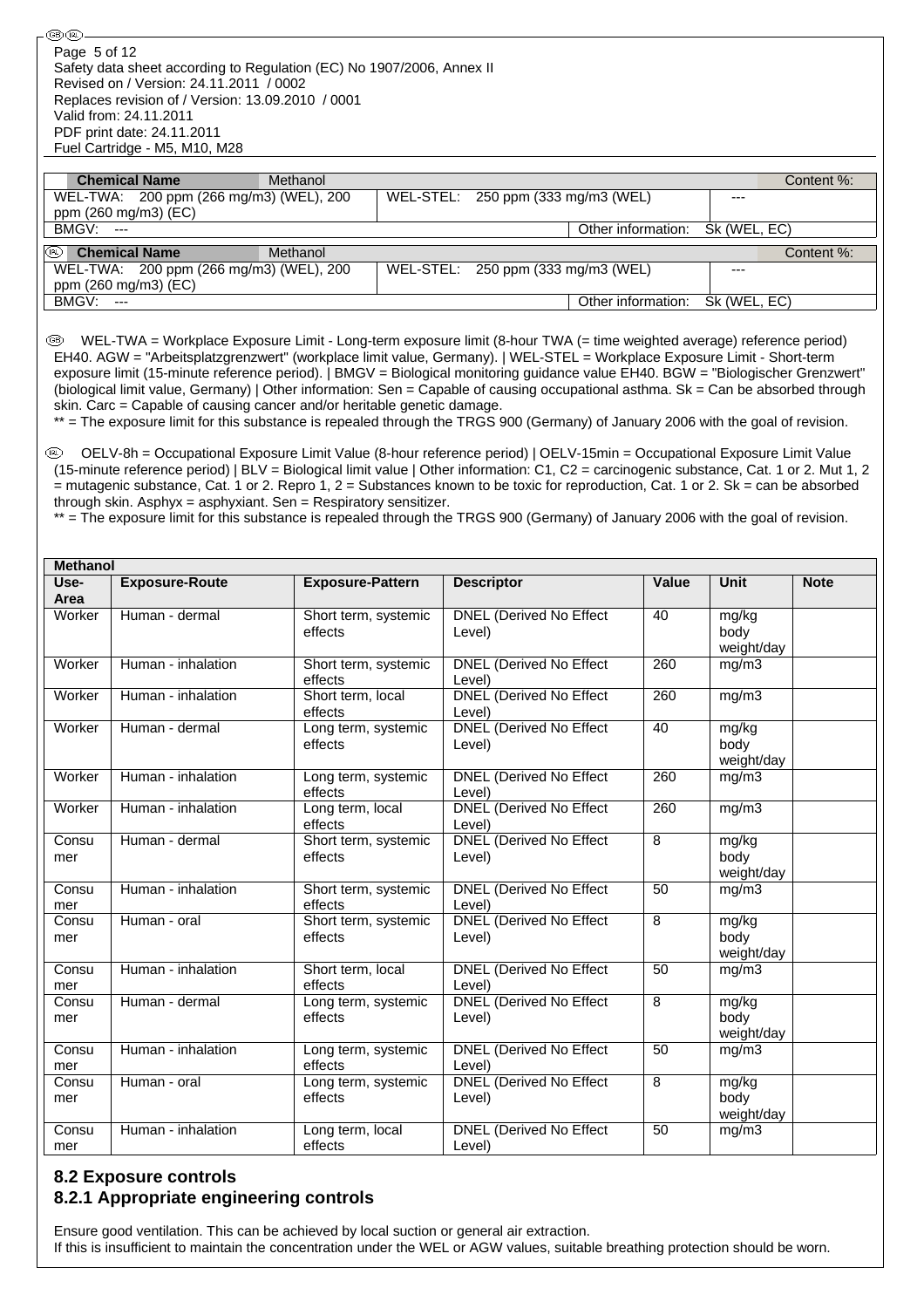Safety data sheet according to Regulation (EC) No 1907/2006, Annex II Revised on / Version: 24.11.2011 / 0002 Replaces revision of / Version: 13.09.2010 / 0001 Valid from: 24.11.2011 PDF print date: 24.11.2011 Fuel Cartridge - M5, M10, M28 Page 6 of 12

Applies only if maximum permissible exposure values are listed here.

#### **8.2.2 Individual protection measures, such as personal protective equipment**

General hygiene measures for the handling of chemicals are applicable. Wash hands before breaks and at end of work. Keep away from food, drink and animal feedingstuffs.

Remove contaminated clothing and protective equipment before entering areas in which food is consumed.

Eye/face protection: Tight fitting protective goggles with side protection (EN 166).

Skin protection - Hand protection: Chemical resistant protective gloves (EN 374). Recommended With short-term contact: Protective Viton gloves (EN 374) Permeation time (penetration time) in minutes: > 120 With long-term contact: Protective gloves in butyl rubber (EN 374). Permeation time (penetration time) in minutes:  $> 480$ References Protective hand cream recommended.

Skin protection - Other: Protective working garments (e.g. safety shoes EN ISO 20345, long-sleeved protective working garments) According to operation. Protective working garment, antistatic (EN1149) Natural fibre or heat-resistant synthetic fibre

Respiratory protection: If OES or MEL is exceeded. With short-term contact: Gas mask filter AX (EN 14387), code colour brown. With long-term contact: Protective respirator with independent air supply.

Thermal hazards:

®0බ

If applicable, these are included in the individual protective measures (eye/face protection, skin protection, respiratory protection).

Additional information on hand protection - No tests have been performed.

In the case of mixtures, the selection has been made according to the knowledge available and the information about the contents. Selection of materials derived from glove manufacturer's indications.

Final selection of glove material must be made taking the breakthrough times, permeation rates and degradation into account. Selection of a suitable glove depends not only on the material but also on other quality characteristics and varies from manufacturer to manufacturer.

In the case of mixtures, the resistance of glove materials cannot be predicted and must therefore be tested before use. The exact breakthrough time of the glove material can be requested from the protective glove manufacturer and must be observed.

#### **8.2.3 Environmental exposure controls**

No information available at present.

#### **SECTION 9: Physical and chemical properties**

#### **9.1 Information on basic physical and chemical properties**

Physical state: Liquid Colour: Colourless Odour: Alcoholic Odour threshold: Not determined pH-value: Not determined Melting point/freezing point:  $-98 °C$ Initial boiling point and boiling range: 64,7 °C Flash point: 11 °C<br>
Evaporation rate: 11 °C<br>
Evaporation rate: 11 °C Evaporation rate: Flammability (solid, gas): Not determined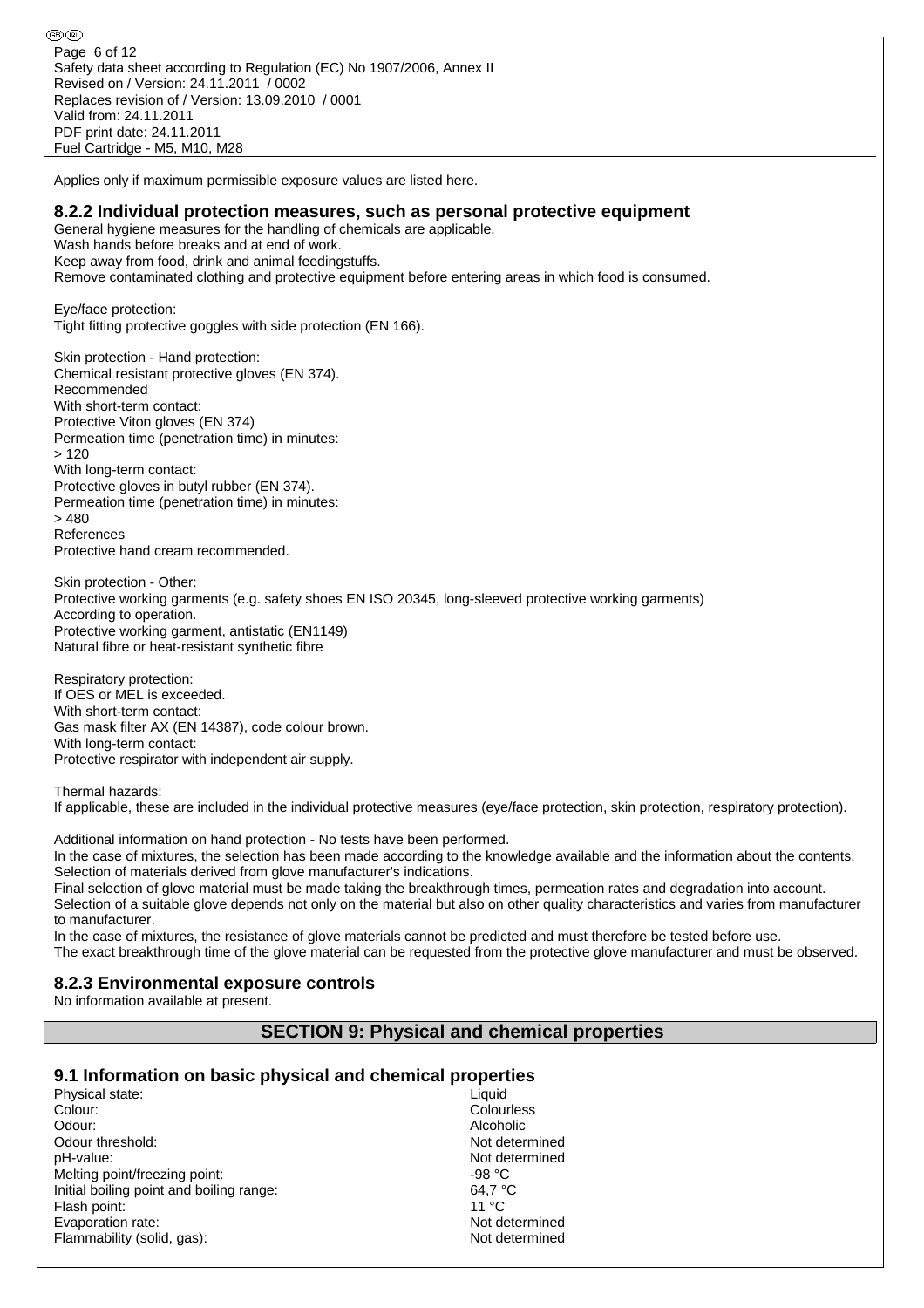Safety data sheet according to Regulation (EC) No 1907/2006, Annex II Revised on / Version: 24.11.2011 / 0002 Replaces revision of / Version: 13.09.2010 / 0001 Valid from: 24.11.2011 PDF print date: 24.11.2011 Fuel Cartridge - M5, M10, M28 Page 7 of 12

Lower explosive limit: 5,5 Vol-% Upper explosive limit: Vapour pressure: 128 hPa (20°C) Vapour density  $(air = 1)$ :  $1,11$  (References ) Density: 0.79 g/cm3 (20°C) Bulk density: Not determined Solubility(ies): Not determined Water solubility: Soluble Partition coefficient (n-octanol/water): -0,77 (References log Pow) Auto-ignition temperature:  $455 \text{ °C (Ignition temperature)}$ Decomposition temperature: Not determined Viscosity: 0,597 mPas (20°C, References )

#### Oxidising properties: Not determined **9.2 Other information**

⊛®

Miscibility: Not determined Fat solubility / solvent: Not determined Conductivity:<br>
Surface tension:<br>
Not determined<br>
Not determined Surface tension: Not determined<br>Solvents content: Not determined<br>Not determined Solvents content:

Explosive properties: explosive properties: explosive properties: explosive/highly flammable vapour/air mixture., Product is not explosive.

# **SECTION 10: Stability and reactivity**

#### **10.1 Reactivity**

See also Subsection 10.4 to 10.6. The product has not been tested.

### **10.2 Chemical stability**

See also Subsection 10.4 to 10.6. Stable with proper storage and handling.

### **10.3 Possibility of hazardous reactions**

See also Subsection 10.4 to 10.6. No decomposition if used as intended.

# **10.4 Conditions to avoid**

See also section 7. Heating, open flame, ignition sources Protect from humidity. Product is hygroscopic. Electrostatic charge

#### **10.5 Incompatible materials**

See also section 7. Alkali metals Alkaline-earth metals Developement of: Hydrogen gas Exothermic reaction possible with: Acids Acid halide Acid anhydrides Reducing agent Danger of explosion with: Oxidizing agents **Perchlorates** Peroxides Perchloric acid Chromium (VI) trioxide Chlorates Nitric acid Oxides of nitrogen **Halogens Magnesium** Hydrogen peroxide **10.6 Hazardous decomposition products** See also Subsection 10.4 to 10.6. See also section 5.2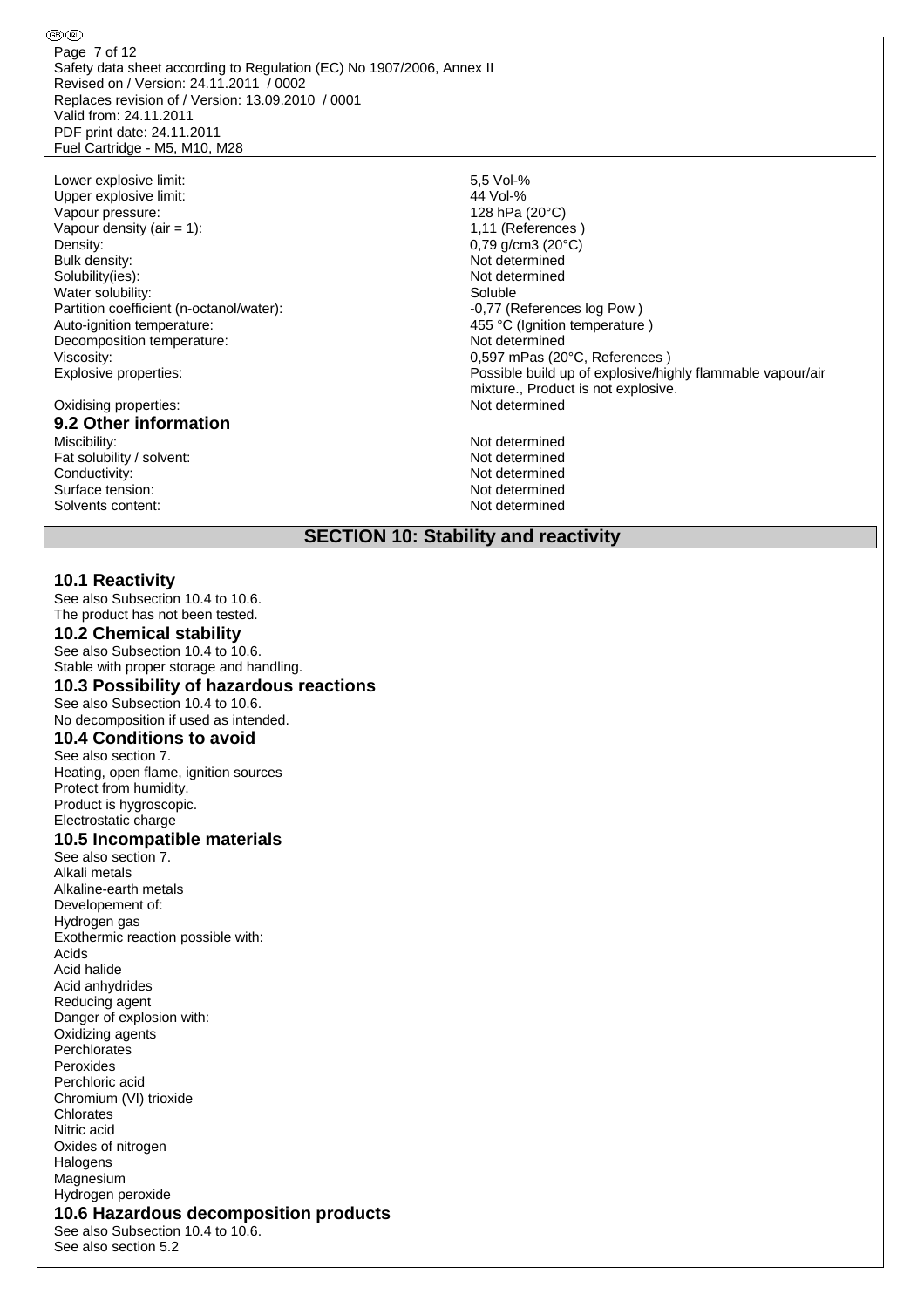No decomposition when used as directed.

# **SECTION 11: Toxicological information**

| <b>Methanol</b>                                                         |                 |       |             |             |                                          |                                                                                                                                                                   |
|-------------------------------------------------------------------------|-----------------|-------|-------------|-------------|------------------------------------------|-------------------------------------------------------------------------------------------------------------------------------------------------------------------|
| <b>Toxicity/effect</b>                                                  | Endpoi<br>nt    | Value | <b>Unit</b> | Organism    | <b>Test method</b>                       | <b>Notes</b>                                                                                                                                                      |
| Acute toxicity, by oral route:                                          | LD <sub>0</sub> | 143   | mg/kg       | Human being |                                          |                                                                                                                                                                   |
| Acute toxicity, by oral route:                                          | LD50            | >5000 | mg/kg       | Rat         | <b>IUCLID Chem. Data</b><br>Sheet (ESIS) | Not relevant for<br>classification.                                                                                                                               |
| Acute toxicity, by oral route:                                          | <b>ATE</b>      | 300   | mg/kg       | Human being |                                          | Experiences on<br>persons.                                                                                                                                        |
| Acute toxicity, by dermal<br>route:                                     |                 |       |             |             |                                          | n.d.a.                                                                                                                                                            |
| Acute toxicity, by inhalation:                                          | LC50            | 85    | mg/l/4h     | Rat         |                                          | Not relevant for<br>classification.                                                                                                                               |
| Skin corrosion/irritation:                                              |                 |       |             |             |                                          | n.d.a.                                                                                                                                                            |
| Serious eye<br>damage/irritation:                                       |                 |       |             |             |                                          | n.d.a.                                                                                                                                                            |
| Respiratory or skin<br>sensitisation:                                   |                 |       |             |             |                                          | n.d.a.                                                                                                                                                            |
| Germ cell mutagenicity:                                                 |                 |       |             |             |                                          | n.d.a.                                                                                                                                                            |
| Carcinogenicity:                                                        |                 |       |             |             |                                          | n.d.a.                                                                                                                                                            |
| Reproductive toxicity:                                                  |                 |       |             |             |                                          | n.d.a.                                                                                                                                                            |
| Specific target organ toxicity -<br>single exposure (STOT-SE):          |                 |       |             |             |                                          | n.d.a.                                                                                                                                                            |
| Specific target organ toxicity -<br>repeated exposure (STOT-<br>$RE)$ : |                 |       |             |             |                                          | n.d.a.                                                                                                                                                            |
| Aspiration hazard:                                                      |                 |       |             |             |                                          | n.d.a.                                                                                                                                                            |
| Respiratory tract irritation:                                           |                 |       |             |             |                                          | n.d.a.                                                                                                                                                            |
| Repeated dose toxicity:                                                 |                 |       |             |             |                                          | n.d.a.                                                                                                                                                            |
| Symptoms:                                                               |                 |       |             |             |                                          | abdominal pain,<br>vomiting, headaches,<br>gastrointestinal<br>disturbances.<br>drowsiness, visual<br>disturbances, watering<br>eyes, nausea, mental<br>confusion |

# **SECTION 12: Ecological information**

| <b>Methanol</b>        |                  |             |            |               |                 |                    |                       |
|------------------------|------------------|-------------|------------|---------------|-----------------|--------------------|-----------------------|
| Toxicity/effect        | <b>Endpoint</b>  | <b>Time</b> | Value      | Unit          | Organism        | <b>Test method</b> | <b>Notes</b>          |
| Toxicity to fish:      | LC50             | 96h         | 15400      | mg/l          | (Lepomis        |                    |                       |
|                        |                  |             |            |               | macrochirus)    |                    |                       |
| Toxicity to daphnia:   | <b>EC50</b>      | 48h         | >1000<br>0 | mg/l          | (Daphnia magna) |                    |                       |
| Toxicity to algae:     | <b>IC50</b>      | 72h         | 8000       | mg/l          |                 |                    |                       |
| Persistence and        |                  |             |            |               |                 |                    | Readily biodegradable |
| degradability:         |                  |             |            |               |                 |                    |                       |
| <b>Bioaccumulative</b> |                  |             |            |               |                 |                    | n.d.a.                |
| potential:             |                  |             |            |               |                 |                    |                       |
| Mobility in soil:      |                  |             |            |               |                 |                    | n.d.a.                |
| Results of PBT and     |                  |             |            |               |                 |                    | n.d.a.                |
| vPvB assessment        |                  |             |            |               |                 |                    |                       |
| Other adverse effects: |                  |             |            |               |                 |                    | n.d.a.                |
| Other ecotoxicological | DOC              |             | <70        | $\%$          |                 |                    |                       |
| data:                  |                  |             |            |               |                 |                    |                       |
| Other ecotoxicological | BOD <sub>5</sub> |             | < 50       | $\frac{0}{0}$ |                 |                    |                       |
| data:                  |                  |             |            |               |                 |                    |                       |
| Other ecotoxicological | <b>BOD</b>       |             | >60        | $\%$          |                 |                    |                       |
| data:                  |                  |             |            |               |                 |                    |                       |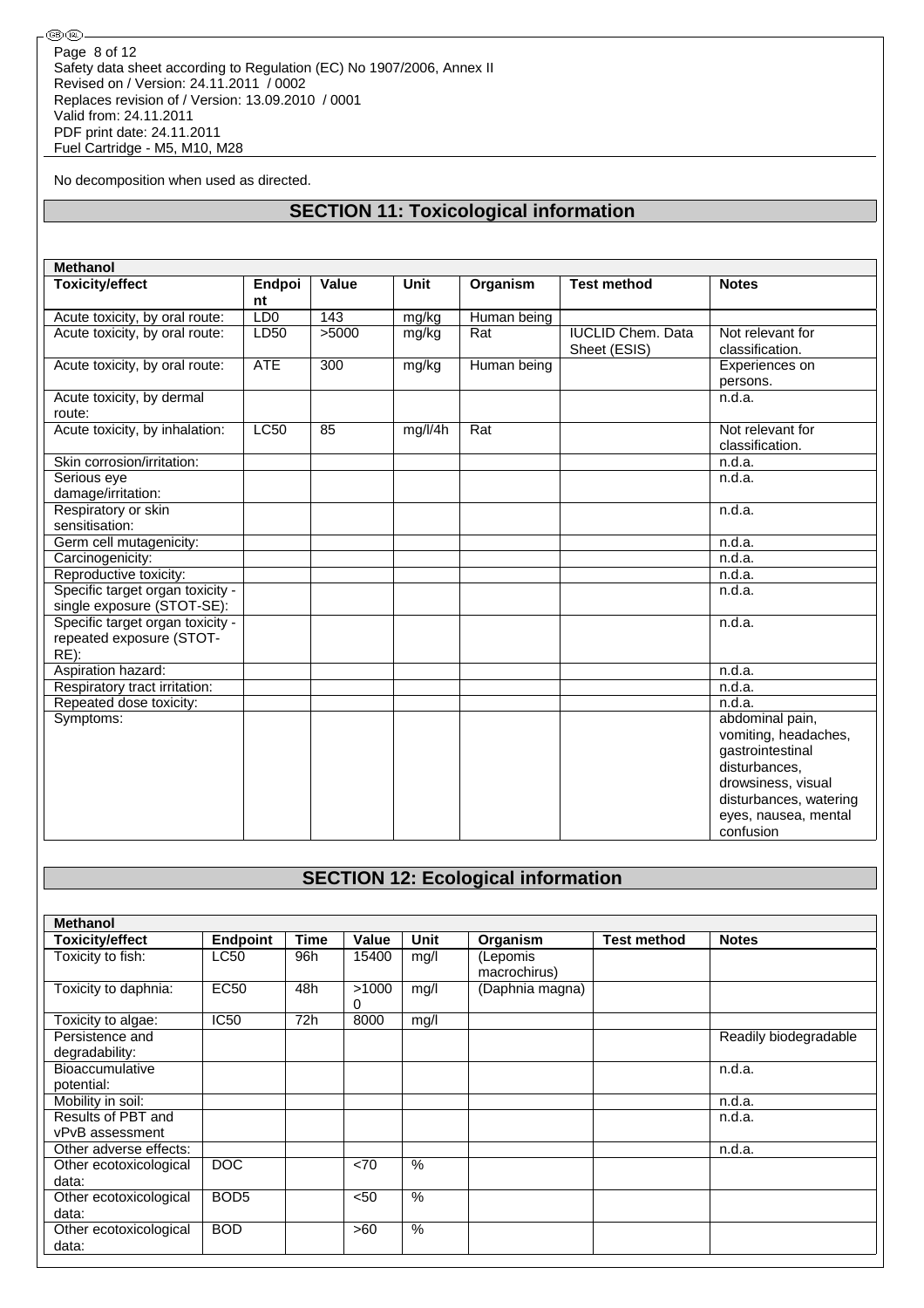#### **13.1 Waste treatment methods For the substance / mixture / residual amounts** EC disposal code no.: The waste codes are recommendations based on the scheduled use of this product. Owing to the user's specific conditions for use and disposal, other waste codes may be allocated under certain circumstances. (2001/118/EC, 2001/119/EC, 2001/573/EC) 07 01 04 other organic solvents, washing liquids and mother liquors 14 06 03 other solvents and solvent mixes 16 05 06 laboratory chemicals, consisting of or containing dangerous substances, including mixtures of laboratory chemicals Recommendation: Pay attention to local and national official regulations E.g. suitable incineration plant. E.g. dispose at suitable refuse site. Do not dispose of with household waste. **For contaminated packing material** Pay attention to local and national official regulations Empty container completely. Uncontaminated packaging can be recycled. Dispose of packaging that cannot be cleaned in the same manner as the substance. Do not perforate, cut up or weld uncleaned container. Residues may present a risk of explosion. **SECTION 14: Transport information General statements** UN number: 3473 **Transport by road/by rail (ADR/RID)** UN proper shipping name: UN 3473 FUEL CELL CARTRIDGES Transport hazard class(es): 3 Packing group: The contract of the contract of the contract of the contract of the contract of the contract of the contract of the contract of the contract of the contract of the contract of the contract of the contract of Classification code: LQ (ADR 2011): n.a. LQ (ADR 2009): 13 Environmental hazards: Not applicable Not applicable Tunnel restriction code: E **Transport by sea (IMDG-code)** UN proper shipping name: FUEL CELL CARTRIDGES Transport hazard class(es): 3 Packing group: EmS: F-E, S-D Marine Pollutant: n.a. Environmental hazards: Not applicable **Transport by air (IATA)** UN proper shipping name: Fuel cell cartriges Transport hazard class(es): 3 Packing group: Environmental hazards: Not applicable **Special precautions for user** Persons employed in transporting dangerous goods must be trained. All persons involved in transporting must observe safety regulations. Precautions must be taken to prevent damage. **Transport in bulk according to Annex II of MARPOL 73/78 and the IBC Code** Freighted as packaged goods rather than in bulk, therefore not applicable.

**SECTION 13: Disposal considerations**

Minimum amount regulations have not been taken into account.

Danger code and packing code on request.

**SECTION 15: Regulatory information**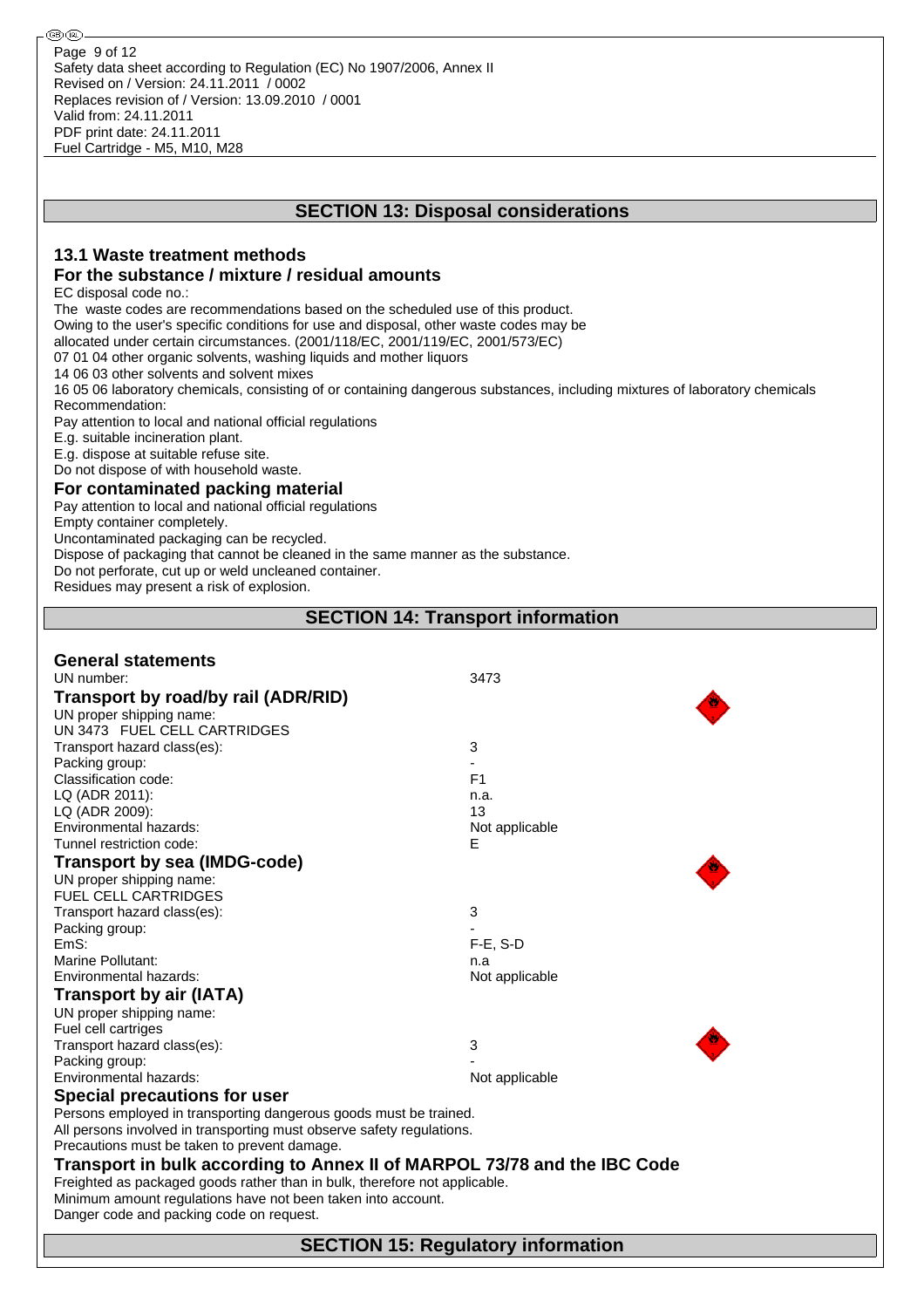**®** (R)

#### **15.1 Safety, health and environmental regulations/legislation specific for the substance or mixture** For classification and labelling see Section 2. Observe restrictions: Yes Comply with trade association/occupational health regulations. Observe youth employment law (German regulation). Observe law on protection of expectant mothers (German regulation). Regulation (EC) No 1907/2006, Annex XVII VOC 1999/13/EC 100% TA air: I 100% **15.2 Chemical safety assessment** There is no chemical safety report available. **SECTION 16: Other information** These details refer to the product as it is delivered. Revised sections: 1 - 16 The following statements are the indicated R-phrases / H-phrases and classification codes (GHS/CLP) for the ingredients (listed in Section 3). 11 Highly flammable. 23/24/25 Toxic by inhalation, in contact with skin and if swallowed. 39/23/24/25 Toxic: danger of very serious irreversible effects through inhalation, in contact with skin and if swallowed. H225 Highly flammable liquid and vapour. H301 Toxic if swallowed. H311 Toxic in contact with skin. H331 Toxic if inhaled. H370 Causes damage to organs. Flam. Liq.-Flammable liquid Acute Tox.-Acute toxicity - inhalation Acute Tox.-Acute toxicity - dermal STOT SE-Specific target organ toxicity - single exposure Acute Tox.-Acute toxicity - oral **Legend:** AC Article Categories acc., acc. to according, according to ACGIHAmerican Conference of Governmental Industrial Hygienists ADR Accord européen relatif au transport international des marchandises Dangereuses par Route (= European Agreement concerning the International Carriage of Dangerous Goods by Road) AOEL Acceptable Operator Exposure Level AOX Adsorbable organic halogen compounds approx. approximately Art., Art. no. Article number ATE Acute Toxicity Estimate according to Regulation (EC) 1272/2008 (CLP) BAM Bundesanstalt für Materialforschung und -prüfung (Federal Institute for Materials Research and Testing, Germany) BAuA Bundesanstalt für Arbeitsschutz und Arbeitsmedizin (= Federal Institute for Occupational Health and Safety, Germany) BCF Bioconcentration factor BGV Berufsgenossenschaftliche Vorschrift (= Accident Prevention Regulation) BHT Butylhydroxytoluol (= 2,6-Di-t-butyl-4-methyl-phenol) BMGV Biological monitoring guidance value (EH40, UK) BOD Biochemical oxygen demand BSEF Bromine Science and Environmental Forum bw body weight CAS Chemical Abstracts Service CESIO Comité Européen des Agents de Surface et de leurs Intermédiaires Organiques CIPAC Collaborative International Pesticides Analytical Council CLP Classification, Labelling and Packaging (REGULATION (EC) No 1272/2008 on classification, labelling and packaging of substances and mixtures) CMR carcinogenic, mutagenic, reproductive toxic COD Chemical oxygen demand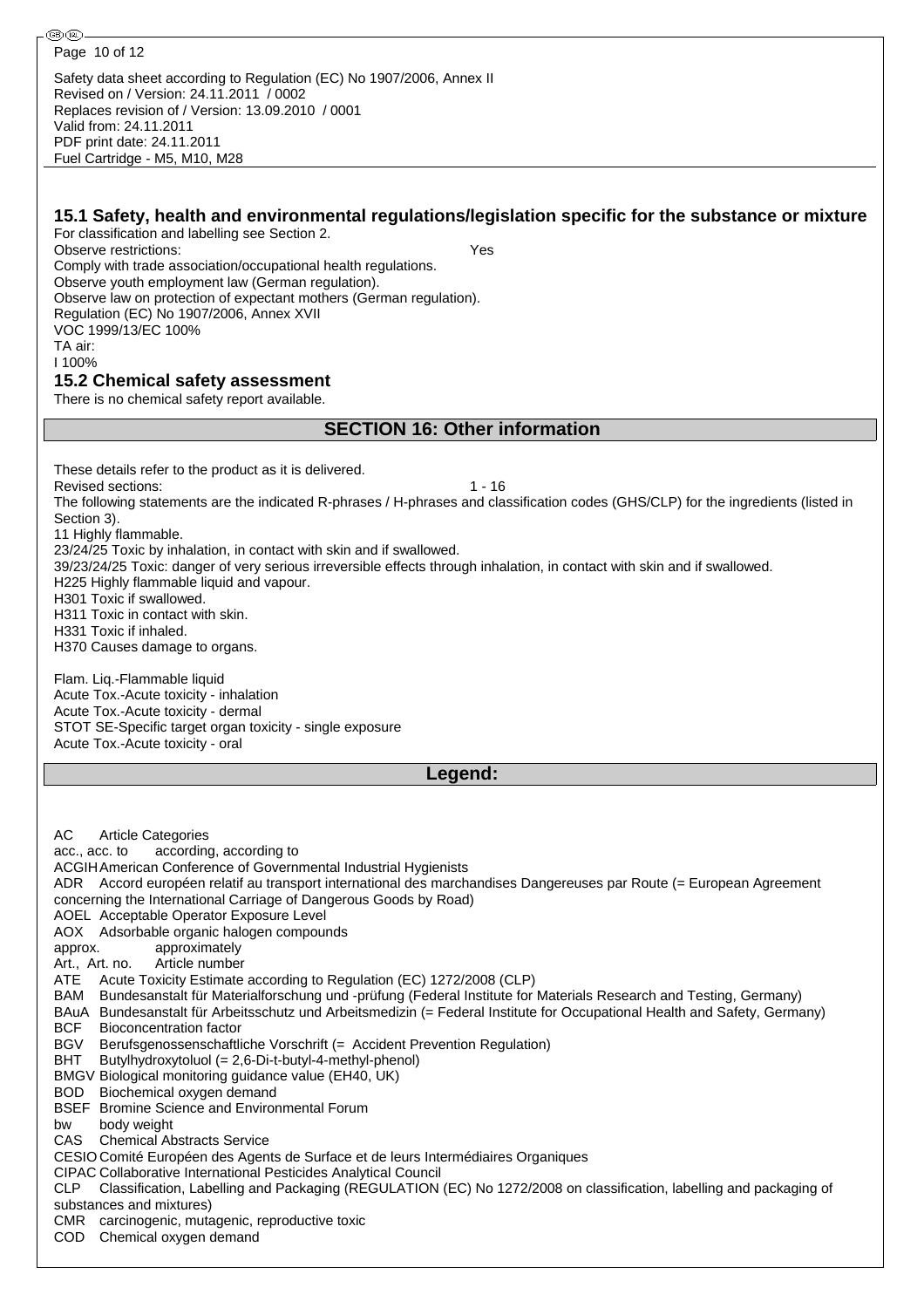⊛® Page 11 of 12Safety data sheet according to Regulation (EC) No 1907/2006, Annex II Revised on / Version: 24.11.2011 / 0002 Replaces revision of / Version: 13.09.2010 / 0001 Valid from: 24.11.2011 PDF print date: 24.11.2011 Fuel Cartridge - M5, M10, M28 CTFA Cosmetic, Toiletry, and Fragrance Association DMEL Derived Minimum Effect Level DNEL Derived No Effect Level DOC Dissolved organic carbon DT50 Dwell Time - 50% reduction of start concentration DVS Deutscher Verband für Schweißen und verwandte Verfahren e.V. (= German Association for Welding and Allied Processes) dw dry weight e.g. for example (abbreviation of Latin 'exempli gratia'), for instance EC European Community ECHA European Chemicals Agency EEA European Economic Area EEC European Economic Community<br>EINECS European Inventory of I European Inventory of Existing Commercial Chemical Substances ELINCS European List of Notified Chemical Substances EN European Norms EPA United States Environmental Protection Agency (United States of America) ERC Environmental Release Categories ES Exposure scenario etc. et cetera EU European Union EWC European Waste Catalogue Fax. Fax number gen. general GHS Globally Harmonized System of Classification and Labelling of Chemicals GWP Global warming potential HET-CAM Hen's Egg Test - Chorionallantoic Membrane IARC International Agency for Research on Cancer IATA International Air Transport Association IBC Intermediate Bulk Container IBC (Code) International Bulk Chemical (Code) IC Inhibitory concentration IMDG-code International Maritime Code for Dangerous Goods incl. including, inclusive IUCLIDInternational Uniform ChemicaL Information Database LC lethal concentration LC50 lethal concentration 50 percent kill LCLo lowest published lethal concentration LD Lethal Dose of a chemical LD50 Lethal Dose, 50% kill LDLo Lethal Dose Low LMBG Lebensmittel- und Bedarfsgegenständegesetz (= Foodstuffs and Commodities Law) LOAELLowest Observed Adverse Effect Level LOEC Lowest Observed Effect Concentration LOEL Lowest Observed Effect Level LQ Limited Quantities MARPOL International Convention for the Prevention of Marine Pollution from Ships n.a. not applicable n.av. not available n.c. not checked n.d.a. no data available NIOSHNational Institute of Occupational Safety and Health (United States of America) NOAEC No Observed Adverse Effective Concentration NOAEL No Observed Adverse Effect Level NOEC No Observed Effect Concentration NOEL No Observed Effect Level ODP Ozone Depletion Potential OECD Organisation for Economic Co-operation and Development org. organic PAH polycyclic aromatic hydrocarbon PC product category (= Chemical product category) PE Polyethylene PNEC Predicted No Effect Concentration POCP Photochemical ozone creation potential ppm parts per million PROC Process category PTFE Polytetrafluorethylene